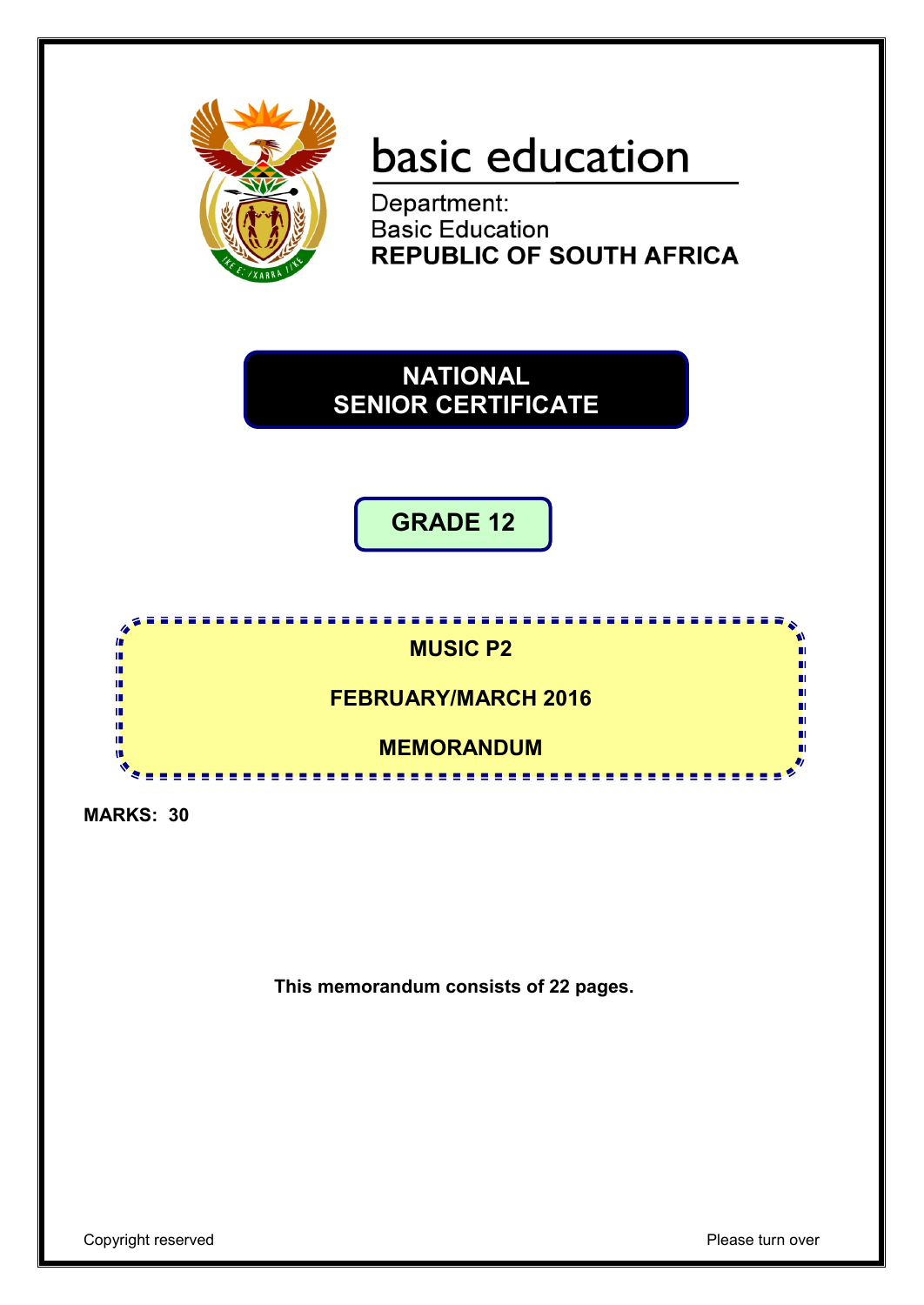#### **INSTRUCTIONS AND INFORMATION**

1. This question paper consists of THREE sections:

> SECTION A (Aural) (10) SECTION B (Recognition) (12) SECTION C (Form) (8)

- 2. QUESTION 1, QUESTION 2, QUESTION 3 and QUESTION 7 are compulsory.
- 3. Answer QUESTION 4 (Western Art Music (WAM)) OR QUESTION 5 (JAZZ) OR QUESTION 6 (Indigenous African Music (IAM)).
- 4. Write all your answers on this question paper. Use a pencil for music notation and blue or black ink for the other answers.
- 5. This examination will be written while candidates are listening to a CD.
- 6. The music teacher of the centre must conduct the examination in the presence of the invigilator.
- 7. The last page of this question paper is manuscript paper intended for rough work. The candidate may remove this page.
- 8. Candidates may not have access to any musical instrument for the duration of the examination.
- 9. Write neatly and legibly.

#### **INSTRUCTIONS TO THE PERSON OPERATING THE SOUND EQUIPMENT**

- 1. The instructions for the music teacher appear in frames.
- 2. Each musical extract (track) must be played the number of times specified on the question paper.
- 3. Allow adequate time between tracks to offer candidates time to think and write their answers before playing the next track.
- 4. The number of the track must be announced clearly each time before it is played.
- 5. If a school offers more than one stream (Western Art Music (WAM), JAZZ, Indigenous African Music (IAM)), the following guidelines must be followed:
	- Each stream must write the examination in a separate venue.
	- Each venue must be equipped with suitable sound equipment.
	- Each venue must have its own CD with musical extracts.
	- An invigilator must be present in each venue.
	- The tracks have to be played as follows:
		- WAM candidates: Tracks 1–20 and Tracks 36–39
		- JAZZ candidates: Tracks 1–10 Tracks 21–26 and Tracks 36–39
		- IAM candidates: Tracks 1–10 and Tracks 27–39
- 6. A battery-powered CD player must be available in case of a power failure.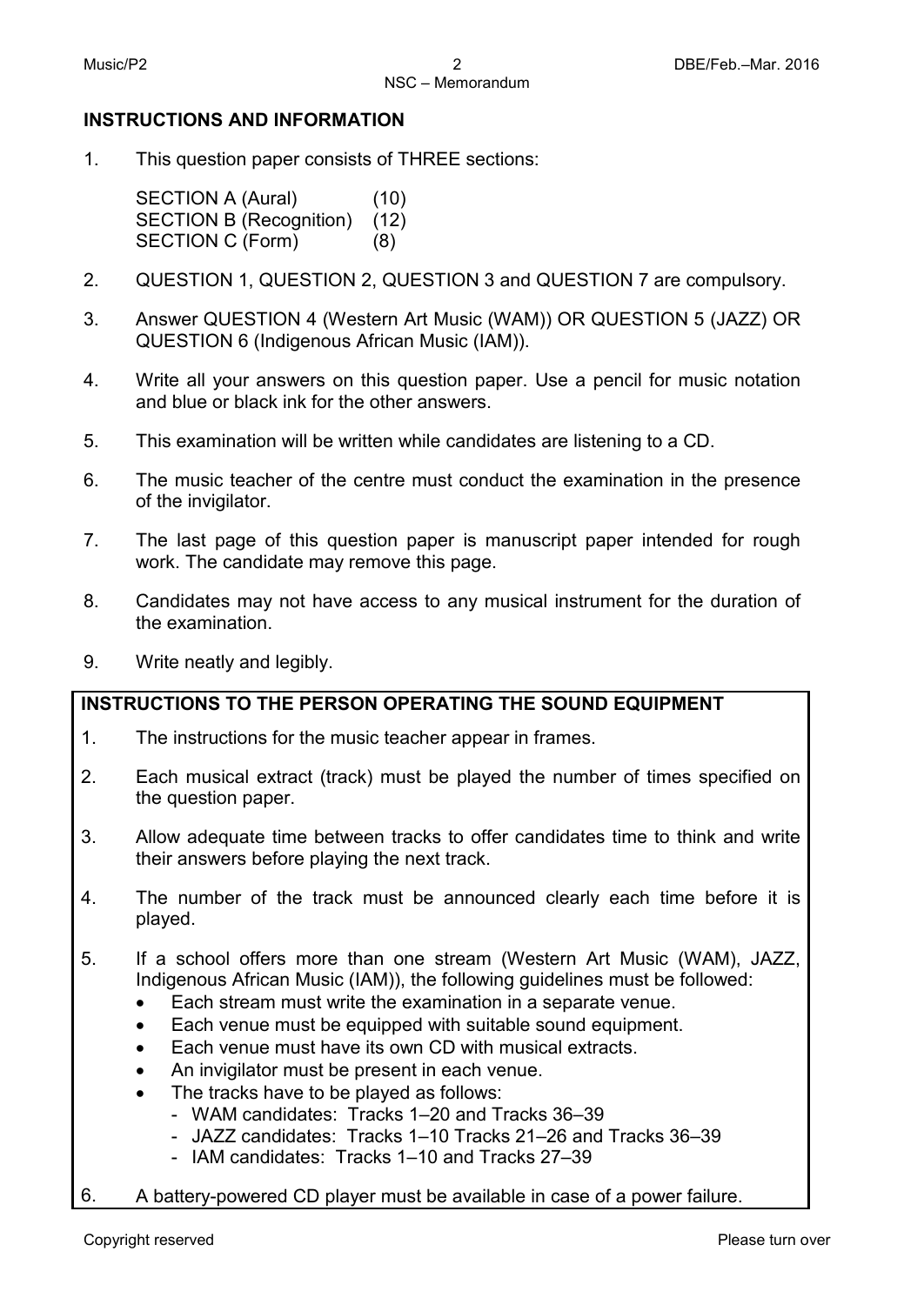# **MARKING GRID**

| <b>SECTION A: AURAL</b>        | <b>TOTAL</b> | <b>MARKER</b> | <b>MODERATOR</b> |
|--------------------------------|--------------|---------------|------------------|
| <b>QUESTION 1 (COMPULSORY)</b> | 6            |               |                  |
| <b>QUESTION 2 (COMPULSORY)</b> | 4            |               |                  |
| <b>SUBTOTAL</b>                | 10           |               |                  |

| <b>SECTION B: RECOGNITION</b>  | <b>TOTAL</b> | <b>MARKER</b> | <b>MODERATOR</b> |
|--------------------------------|--------------|---------------|------------------|
| <b>QUESTION 3 (COMPULSORY)</b> | 4            |               |                  |
| <b>AND</b>                     |              |               |                  |
| QUESTION 4 (WAM)               | 8            |               |                  |
| <b>OR</b>                      |              |               |                  |
| QUESTION 5 (JAZZ)              | 8            |               |                  |
| <b>OR</b>                      |              |               |                  |
| <b>QUESTION 6 (IAM)</b>        | 8            |               |                  |
| <b>SUBTOTAL</b>                | 12           |               |                  |

| <b>SECTION C: FORM</b>         | <b>TOTAL</b> | <b>MARKER</b> | <b>MODERATOR</b> |
|--------------------------------|--------------|---------------|------------------|
| <b>QUESTION 7 (COMPULSORY)</b> | 8            |               |                  |
| <b>SUBTOTAL</b>                | 8            |               |                  |

| <b>GRAND TOTAL</b> | 21<br>υc |  |  |
|--------------------|----------|--|--|
|--------------------|----------|--|--|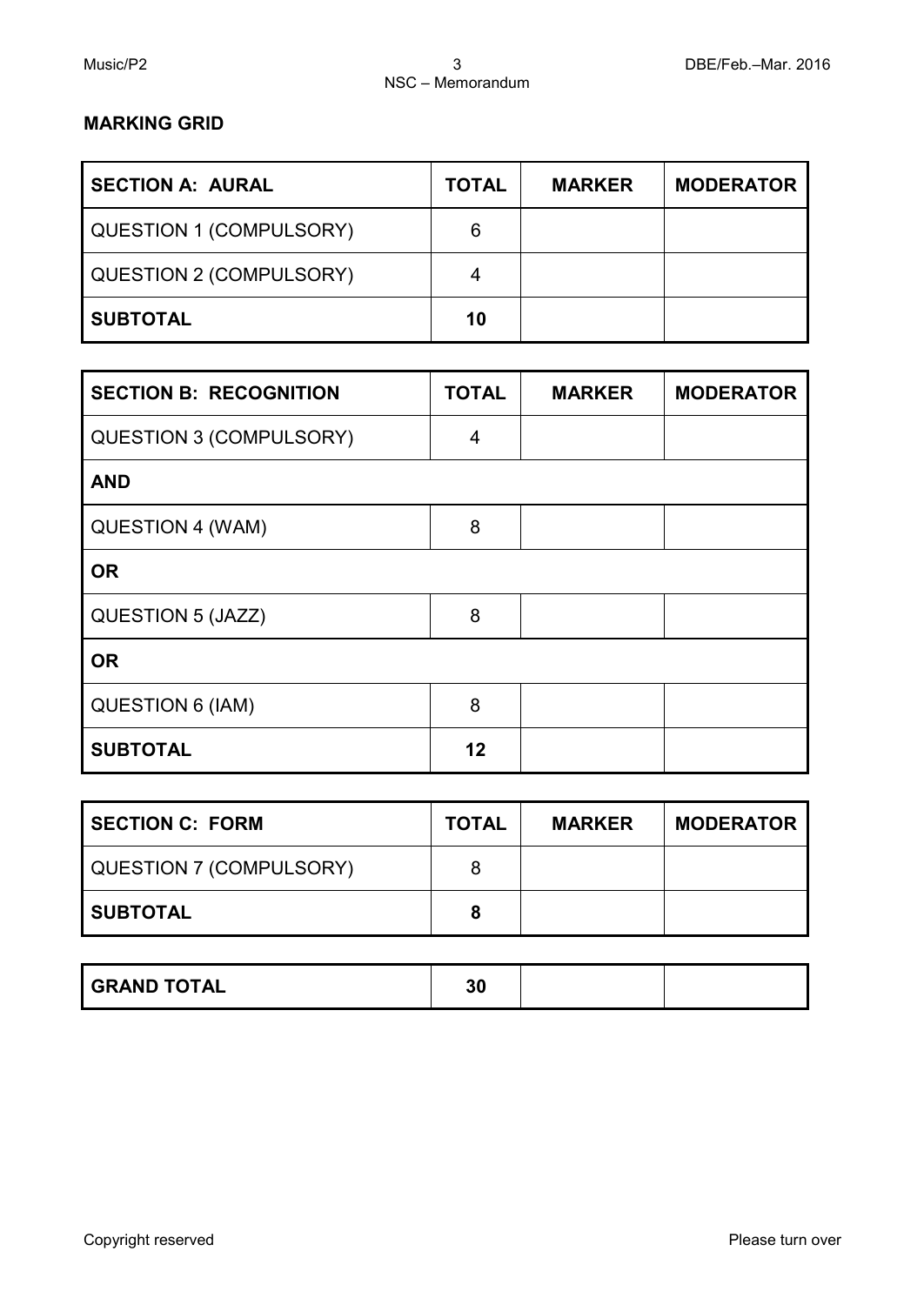*Note to marker: Candidates must be credited for any correct answers not given in the memorandum.*

#### **SECTION A: AURAL**

#### **QUESTION 1**

Play Track 1 TWICE in succession.

1.1 Listen to the melodic and rhythmic phrase. Notate the rhythm of the missing notes in bars  $3-4^1$  below.



1.2 Listen to the extract from *Menuet in G* by Mozart. Fill in the missing pitches that correspond with the music that you hear. **Answer:**



*½ mark per beat = 3 marks (the entire beat must be correct for ½ mark)*

(3)

Play Track 2 ONCE more.

**[6]**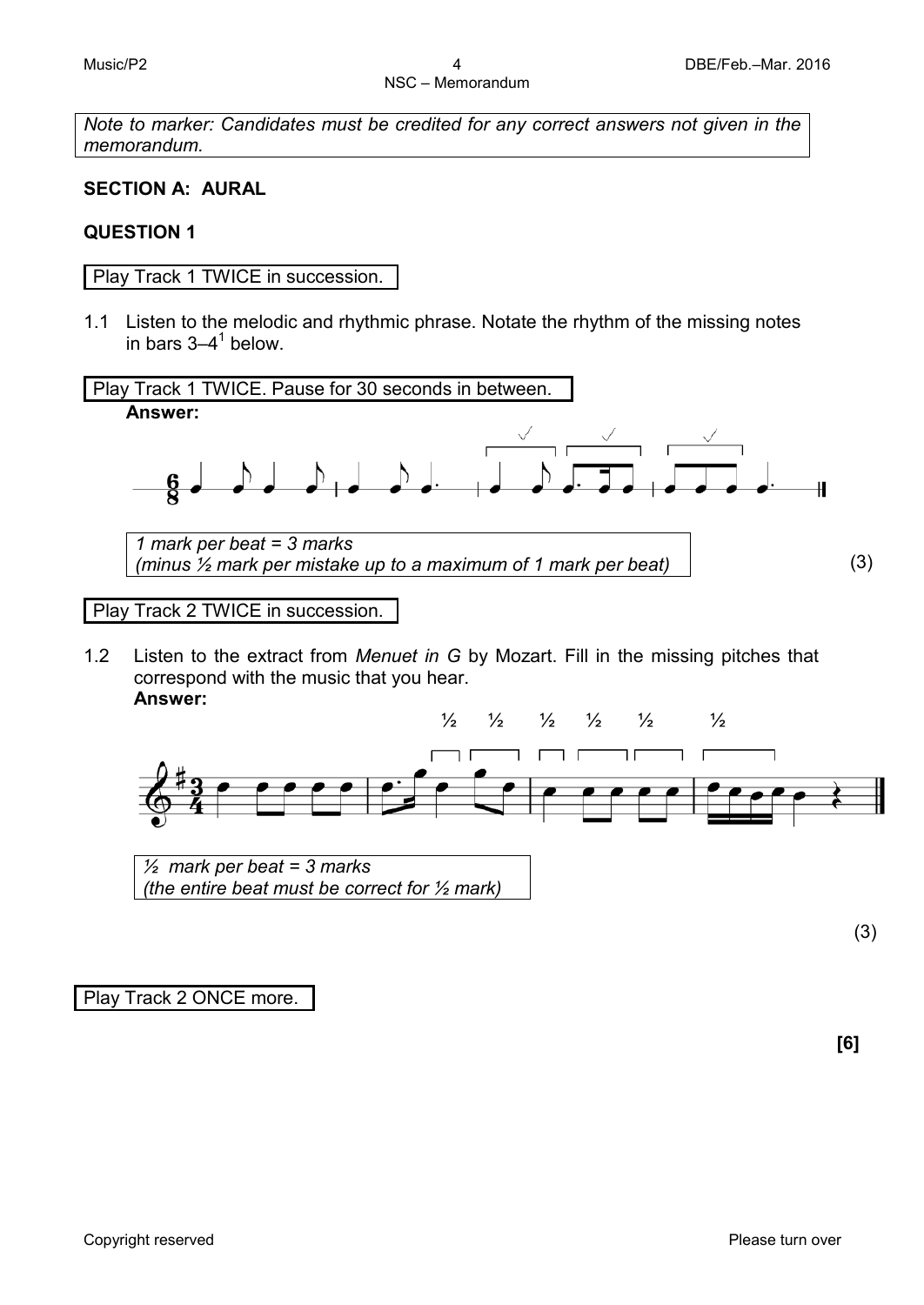# **QUESTION 2**

#### Play Track 3 ONCE to provide a general overview.

Listen to the extract from *Think of Me* (*Phantom of the Opera)* while you follow the vocal score. Answer the questions that follow.

#### **Answer**:

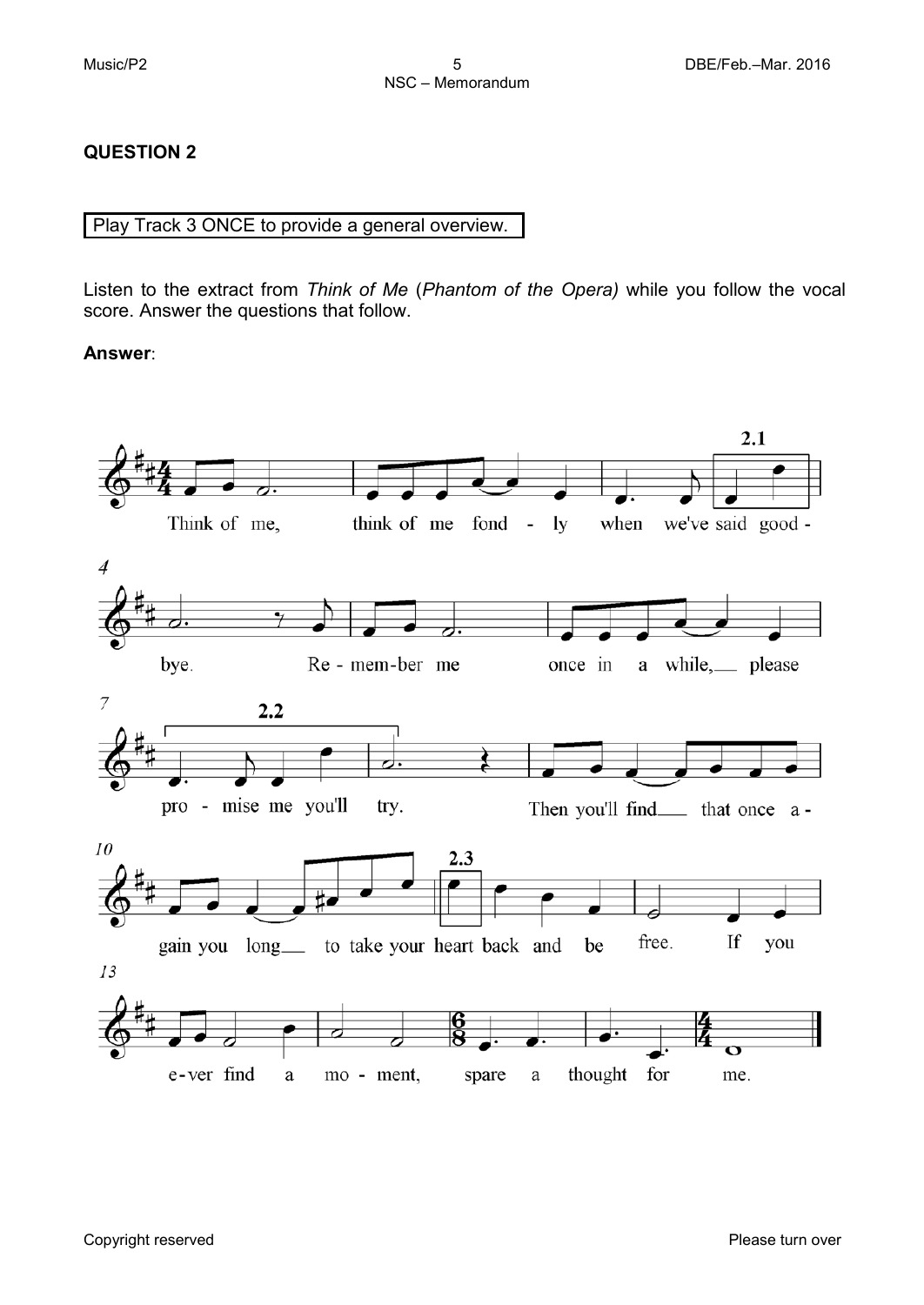# Play Track 4 TWICE.

2.1 Name the interval at **2.1** (in the vocal part) in bar 3, e.g. Major  $2^{nd}$ .

# **Answer:**

Perfect octave/8<sup>th</sup>

*Perfect octave/8th = 1 mark Octave only = no mark* (1)

#### Play Track 5 TWICE.

2.2 Name the cadence at **2.2** in bars 7 and 8.

#### **Answer:**

Imperfect (cadence)

*Imperfect (cadence) = 1 mark* (1)

#### Play Track 6 TWICE.

- 2.3 This extract starts in bar 9. At **2.3** in bar 11 you will hear a non-chordal note in the vocal line.
	- 2.3.1 Notate this note on the score.

# **Answer:**

The note  $E$  (1)

2.3.2 Name the type of non-chordal note.

# **Answer:**

Suspension

| Notated note | = 1 mark |
|--------------|----------|
| Suspension   | = 1 mark |
|              |          |

# **TOTAL SECTION A: 10**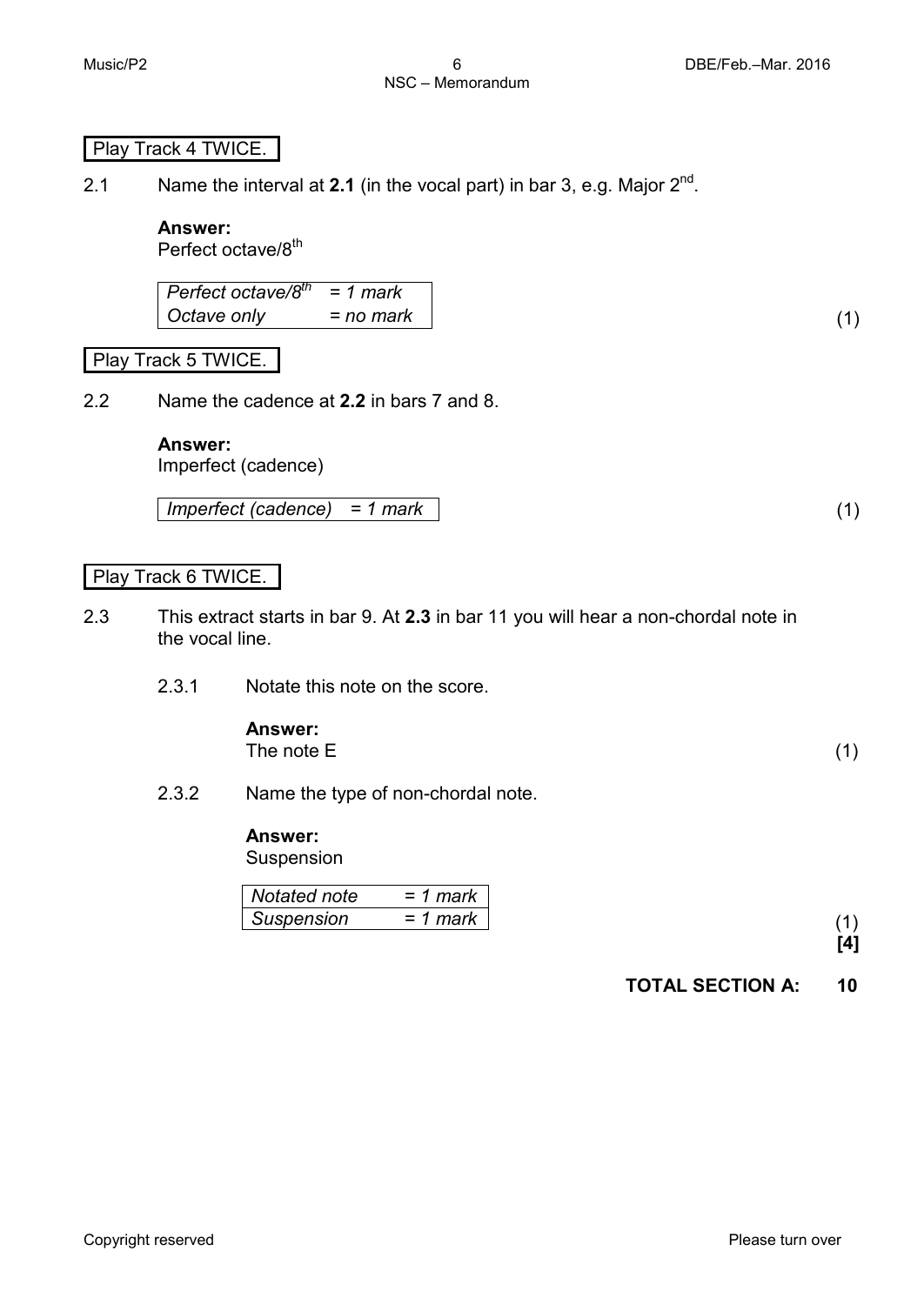# **SECTION B: RECOGNITION OF MUSIC CONCEPTS**

# **QUESTION 3: GENERAL LISTENING (COMPULSORY)**

Study the items in COLUMN A in QUESTION 3.1–3.4 for two minutes.

*Note to marker: if a candidate selected more than two items at a question, only the first two items must be marked.*

#### Play Track 7 TWICE.

3.1 Mark TWO items in COLUMN A that relate to Track 7. Make a cross (X) in TWO appropriate blocks.

#### **Answer:**

| <b>COLUMN A</b>        | <b>Track 7</b> |
|------------------------|----------------|
| Ragtime                |                |
| Idiophone              | X              |
| Trombone               |                |
| Cyclic chord structure | X              |
| Trumpet                | x              |
| Pentatonic             |                |

*Any 2 = 2 marks* (2)

Play Track 8 TWICE.

3.2 Mark TWO items in COLUMN A that relate to Track 8. Make a cross (X) in TWO appropriate blocks.

#### **Answer:**

| <b>COLUMN A</b>   | <b>Track 8</b> |
|-------------------|----------------|
| Anacrusis         | x              |
| Allegro           |                |
| Homophonic        | х              |
| Accelerando       |                |
| <b>Polyphonic</b> |                |
| Pizzicato         |                |

*Any 2 = 2 marks* (2)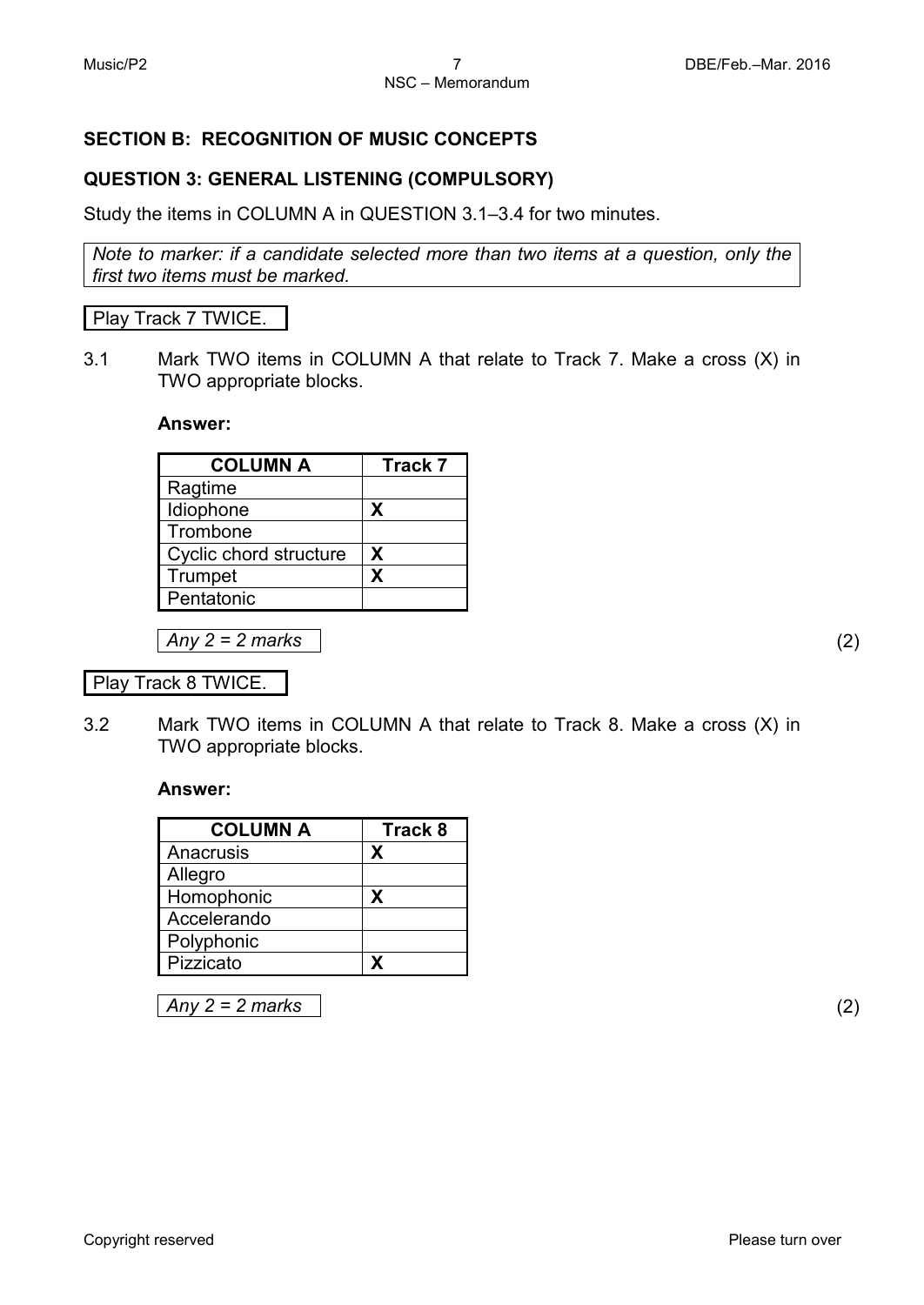# Play Track 9 TWICE.

3.3 Mark TWO items in COLUMN A that relate to Track 9. Make a cross (X) in TWO appropriate blocks.

#### **Answer:**

| <b>COLUMN A</b> | Track 9 |
|-----------------|---------|
| Alto            |         |
| Aerophone       |         |
| Ostinato        | X       |
| American Jazz   |         |
| Idiophone       | X       |
| Synthesiser     | x       |

*Any 2 = 2 marks* (2)

#### Play Track 10 TWICE.

3.4 Mark TWO items in COLUMN A that relate to Track 10. Make a cross (X) in TWO appropriate blocks.

#### **Answer:**

| <b>COLUMN A</b> | Track 10 |
|-----------------|----------|
| Chorus          | X        |
| Polyphonic      |          |
| Alla marcia     | X        |
| Pedal point     | X        |
| <b>Big Band</b> |          |
| Tranquillo      |          |

*Any 2 = 2 marks* (2)

**(8 ÷ 2) [4]**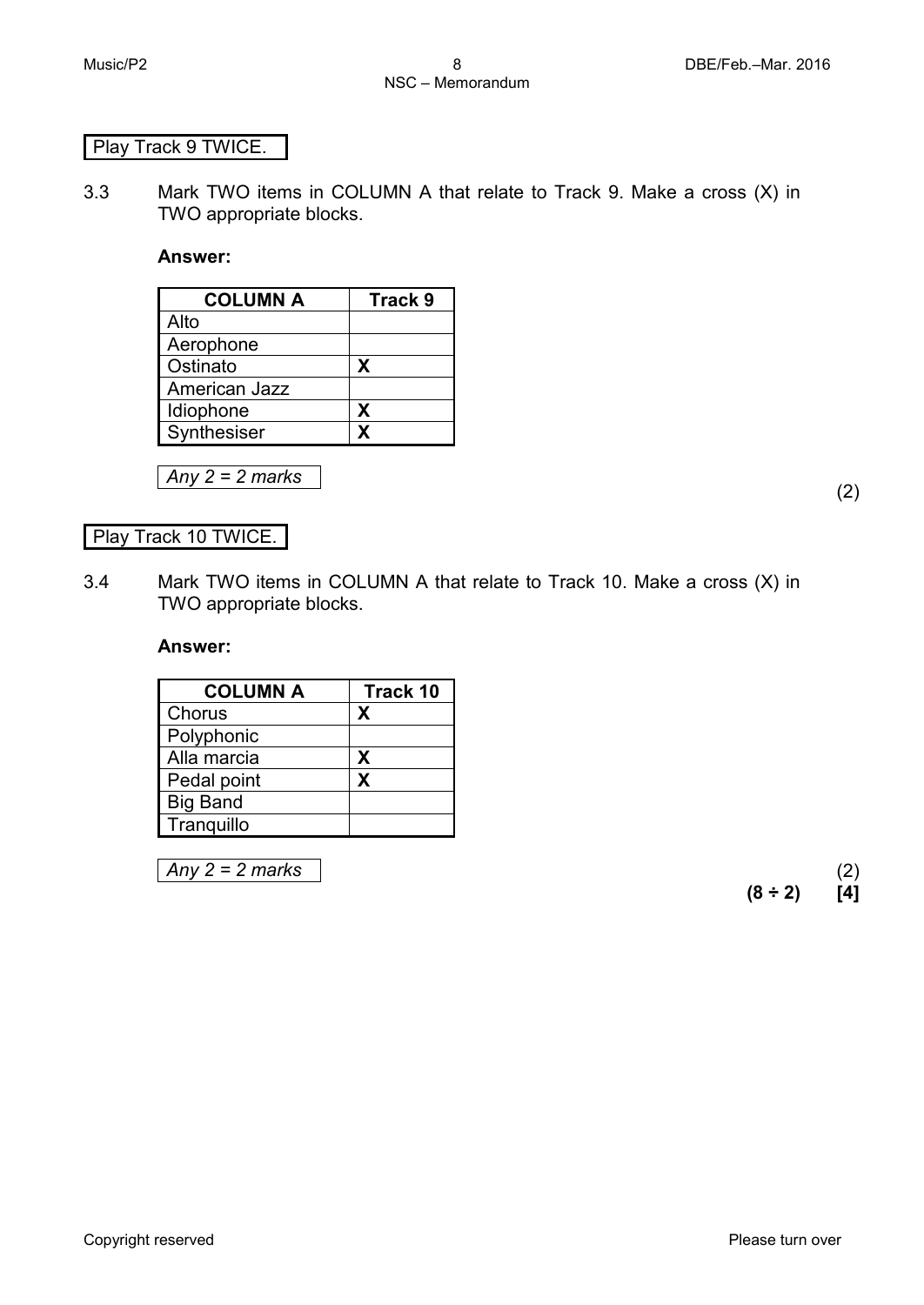# **Answer QUESTION 4 (WAM) OR QUESTION 5 (JAZZ) OR QUESTION 6 (IAM).**

#### **QUESTION 4: WAM**

4.1 Listen to the extracts and answer the questions that follow.

#### Play Track 11 ONCE.

4.1.1 Identify the composer and title of this work.

#### **Answer:**

Composer: (Felix) Mendelssohn Title: *Hebrides Overture* or *Fingal's Cave*

| Mendelssohn                        | = 1 mark                     |                   |
|------------------------------------|------------------------------|-------------------|
| Hebrides Overture or Fingal's Cave | $= 1$ mark for either answer |                   |
| Only Overture                      | = No marks                   | $\left( 2\right)$ |

#### Play Track 12 TWICE.

4.1.2 Which melodic compositional technique is heard in the violas and bassoons at the beginning of this extract?

#### **Answer:**

- Sequence
- **Repetition**

*Any ONE correct answer = 1 mark* (1)

#### Play Track 13 TWICE.

4.1.3 Which ONE of the following terms best describes the melodic material of the strings and flutes in this extract? Make a cross (X) in the appropriate block.

| ;antabile<br>υd | rpeggios | ٦fir<br>. . | atonic |
|-----------------|----------|-------------|--------|
|-----------------|----------|-------------|--------|

#### **Answer:**

Chromatic

*Chromatic = 1 mark* (1)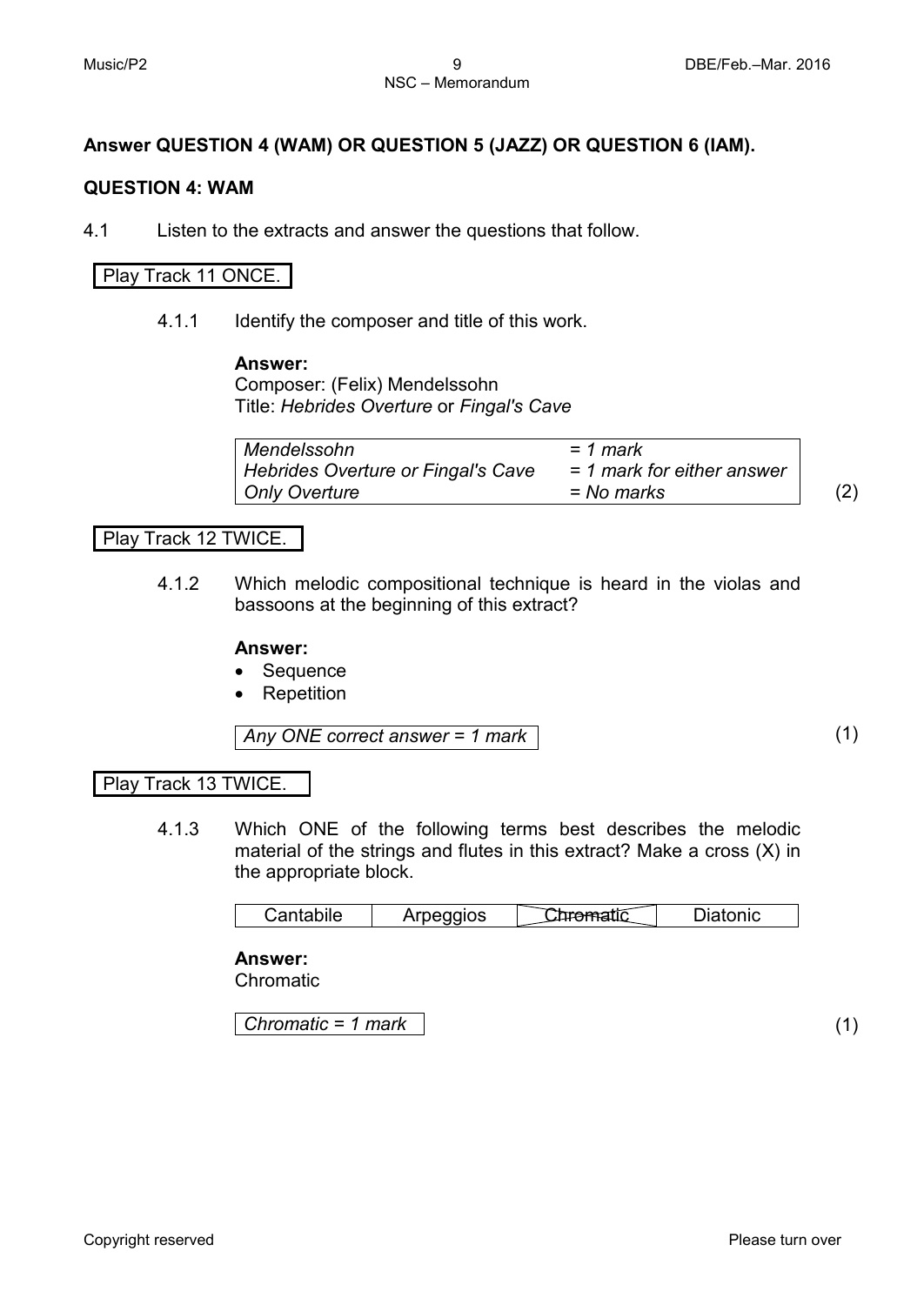#### Play Track 14 TWICE.

4.1.4 Give a suitable Italian term to describe the dynamic level of the melodic line in this extract.

#### **Answer:**

- Fortissimo (ff)
- Forte (f)
- Crescendo

$$
Any ONE correct answer = 1 mark
$$
\n
$$
(1)
$$

4.2 Listen to the extracts and answer the questions that follow.

#### Play Track 15 ONCE.

4.2.1 Identify the genre of this music.

#### **Answer:**

- Opera
- Duet

| Any ONE correct answer $= 1$ mark |             |
|-----------------------------------|-------------|
| Aria                              | $=$ no mark |

#### 4.2.2 Name the characters who sing in this extract.

#### **Answer:**

- Papageno
- Papagena

$$
Papageno = 1 markPapagena = 1 mark
$$
\n(2)

# Play Track 16 ONCE.

4.2.3 Write down a suitable Italian term to describe the change of tempo towards the end of this extract.

#### **Answer:**

- Ritardando
- Ritenuto
- Allargando

*Ritardando/ Ritenuto/Allargando = 1 mark Any other correct term will also be accepted* (1)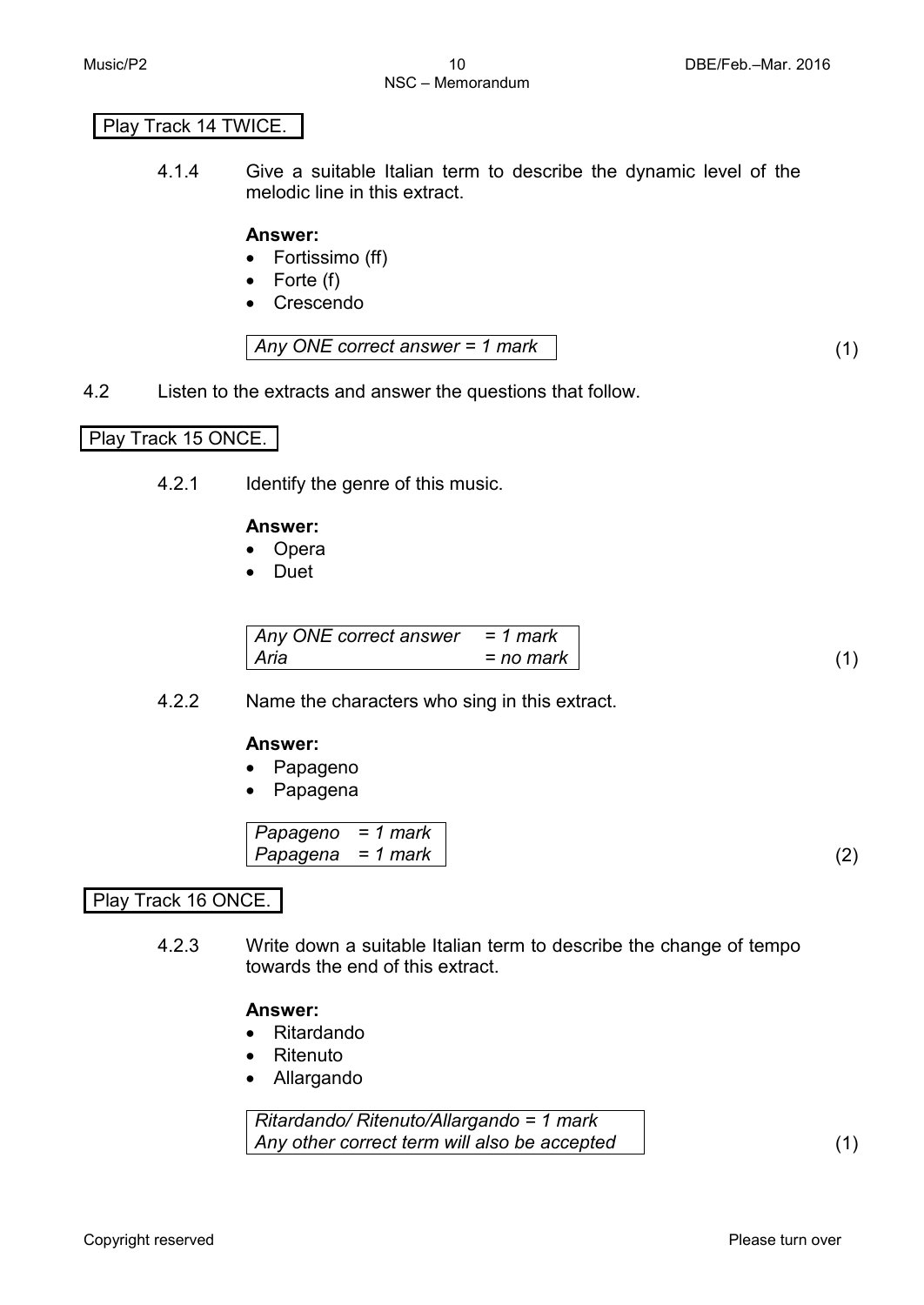#### Play Track 17 ONCE.

4.2.4 Choose the word that best describes the articulation applied in the accompaniment of this extract. Make a cross (X) in the appropriate block

| $ -$<br>$--- \bullet \bullet + \bullet$<br>1000<br>ZZICALU<br>.<br>u<br>-- |  |  |  |  |
|----------------------------------------------------------------------------|--|--|--|--|
|----------------------------------------------------------------------------|--|--|--|--|

**Answer: Staccato** 

*Staccato = 1 mark* (1)

4.3 Listen to TWO extracts from Beethoven's *Symphony No. 6* which will be played twice each and answer the questions.

# Play Track 18 TWICE.

4.3.1 This extract begins with a solo woodwind instrument which is followed by a solo brass instrument. Name each of these instruments.

#### **Answer:**

Woodwind instrument: Clarinet Brass instrument: Horn (French Horn)

| <b>Woodwind instrument: Clarinet</b>         | $= 1$ mark |  |
|----------------------------------------------|------------|--|
| Brass instrument: Horn (French Horn = 1 mark |            |  |

4.3.2 Identify the movement from which this extract is taken.

#### **Answer:**

Fifth movement

*Fifth movement = 1 mark* (1)

# Play Track 19 TWICE.

4.3.3 Identify the movement from which this extract is taken.

#### **Answer:**

First movement

*First movement = 1 mark* (1)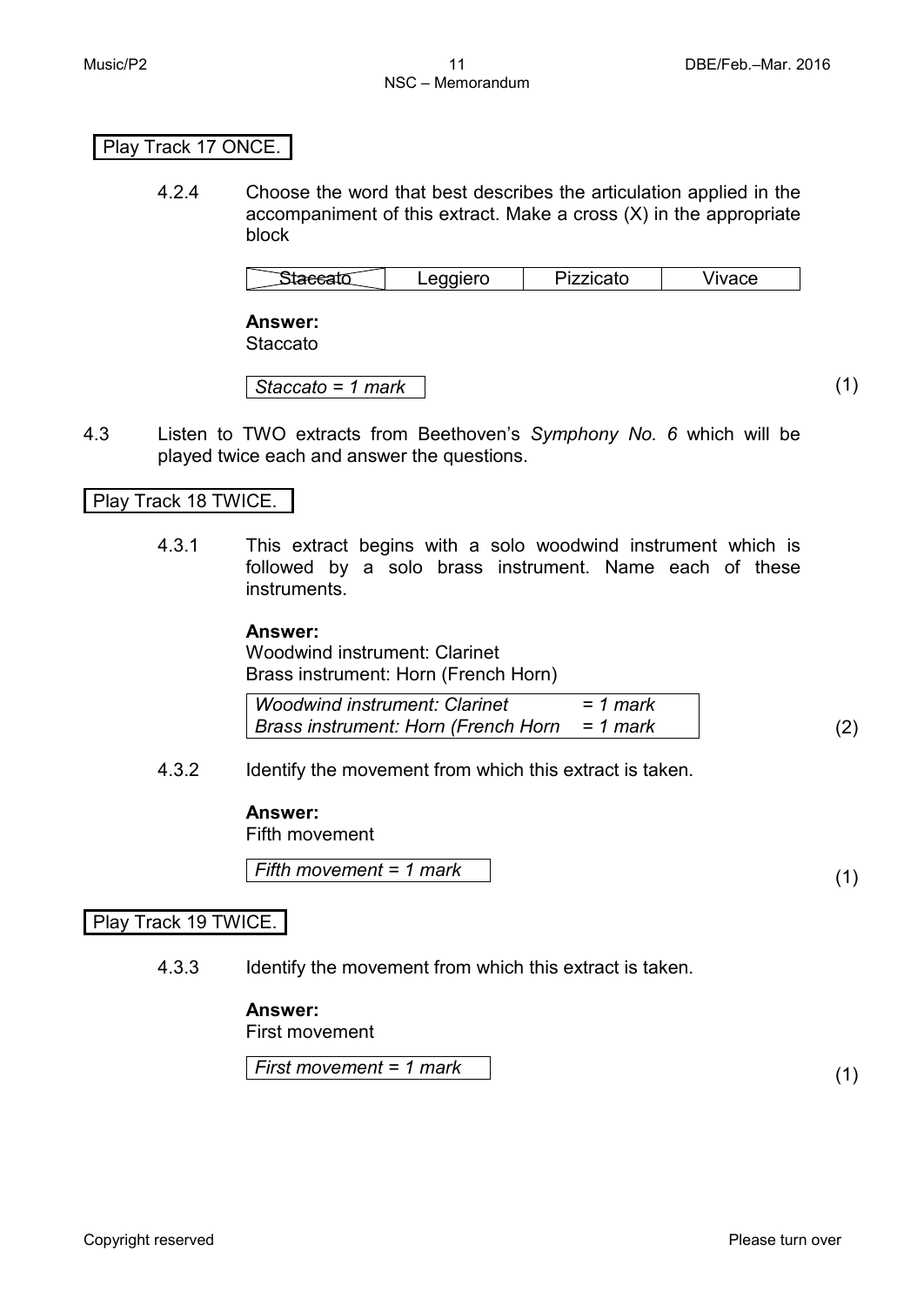# Play Track 20 TWICE.

4.3.4 Choose the time signature of this extract. Make a cross (X) in the appropriate block.



**Answer:**  *= 1 mark*

4.3.5 Mark the character or mood of this extract in COLUMN A. Make a cross (X) in the appropriate block.

| <b>COLUMN A</b> | <b>Track 20</b> |
|-----------------|-----------------|
| Lento           |                 |
| Tranquillo      |                 |
| Agitato         |                 |
| Maestoso        |                 |

#### **Answer:**

Maestoso

*Maestoso = 1 mark* (1)

**16÷2 = [8]**

(1)

**OR**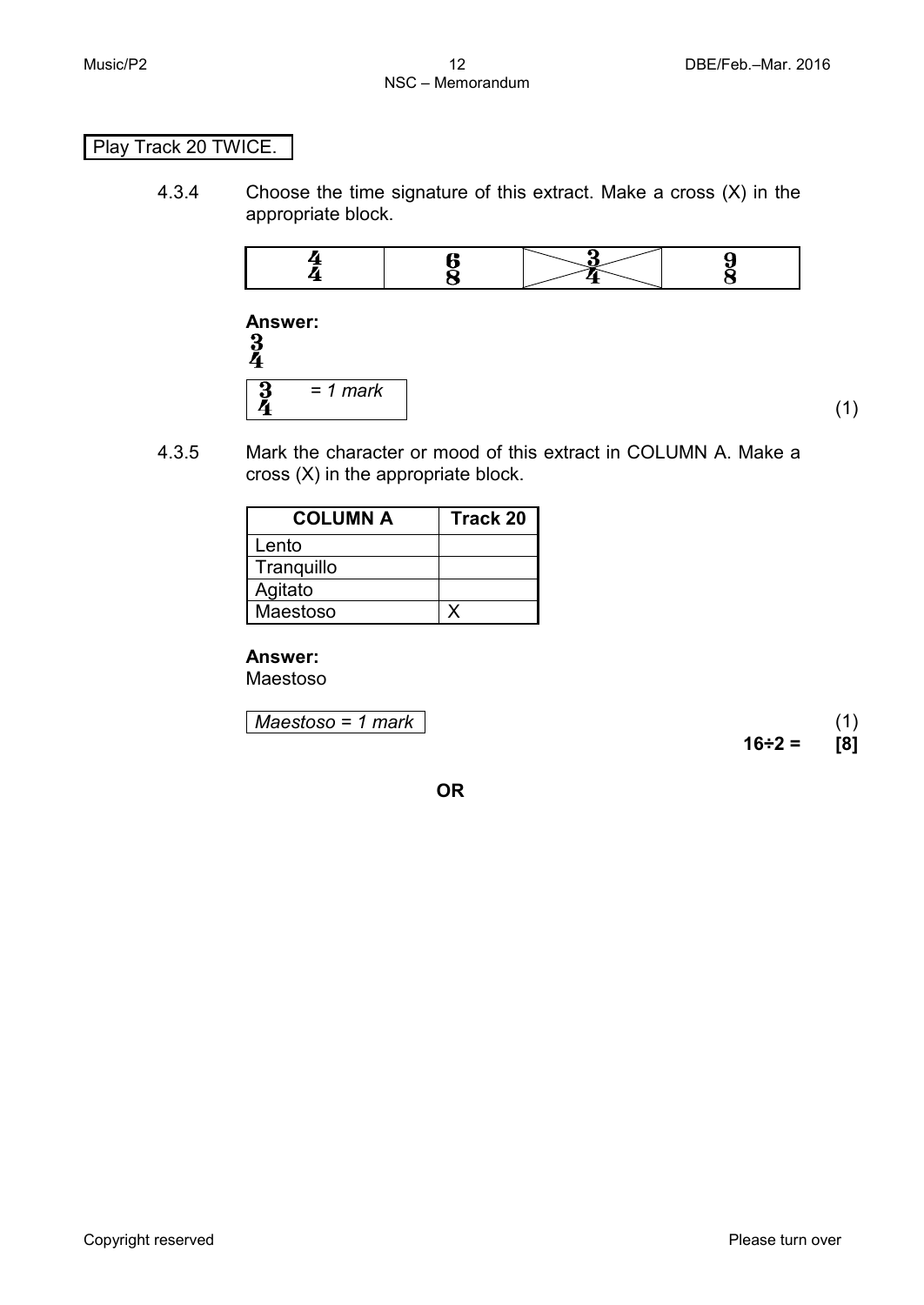#### **QUESTION 5: JAZZ**

5.1 Listen to the extracts and answer the questions that follow.

#### Play Track 21 ONCE.

5.1.1 With which of the following terms would you associate this extract? Make a cross  $(X)$  in the appropriate block.  $(1)$ 

| $-$<br>.<br> |  |
|--------------|--|
|--------------|--|

**Answer:** Jazz in exile *Jazz in exile = 1 mark*

5.1.2 Write down the title of this work. (1)

**Answer:** *Mra*

*Mra = 1 mark*

5.1.3 Name TWO artists associated with this extract. (2)

#### **Answer:**

- Chris McGregor
- Louis Moholo
- Dudu Pukwana
- Mongezi Feza

*Any two correct answers = 2 marks*

Play Track 22 TWICE.

5.1.4 A repetitive rhythmic drive is heard in this extract. Which instrument(s) are heard in this regard? Make a cross (X) in the appropriate block.

| Instrument(s)                | Track 22 |
|------------------------------|----------|
| Horn section, bass and piano |          |
| Cymbals, bass and piano      |          |
| Piano only                   |          |

#### **Answer:**

Cymbals, bass and piano

 $Cymbal, bass and piano = 1 mark$  (1)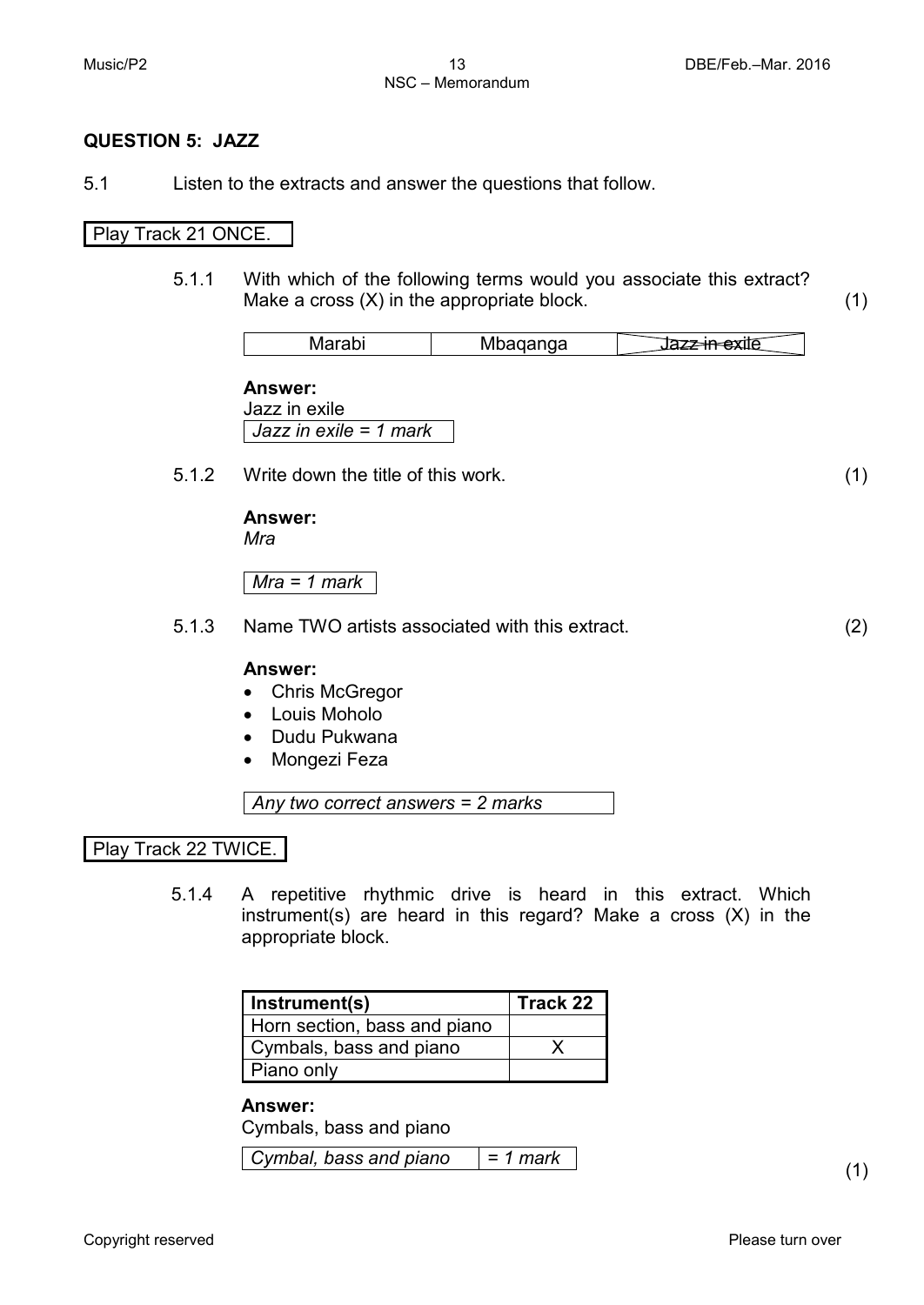5.2 Listen to the extracts and answer the questions that follow.

#### Play Track 23 ONCE.

5.2.1 Identify the South African jazz style.

**Answer:** Kwela Penny-whistle Jive

| Any correct answer = 1 mark |  |
|-----------------------------|--|
|                             |  |

5.2.2 Give TWO reasons for your answer to QUESTION 5.2.1.

#### **Answer:**

- Prominent melodic instrument (usually the penny whistle or saxophone or both)
- Township jive rhythm
- Skiffle-like beat

Any two correct answers = 
$$
2
$$
 marks (2)

5.2.3 Name ONE artist associated with this extract.

# **Answer:**

- Elias Lerole
- Lemmy Mabaso
- Spokes Mashiyane

*Any correct answer = 1 mark* (1)

5.2.4 Name the title of the work.

#### **Answer:**

• *See You Later, Little Lemmy*

See You Later, Little Lemmy = 1 mark 
$$
\boxed{1}
$$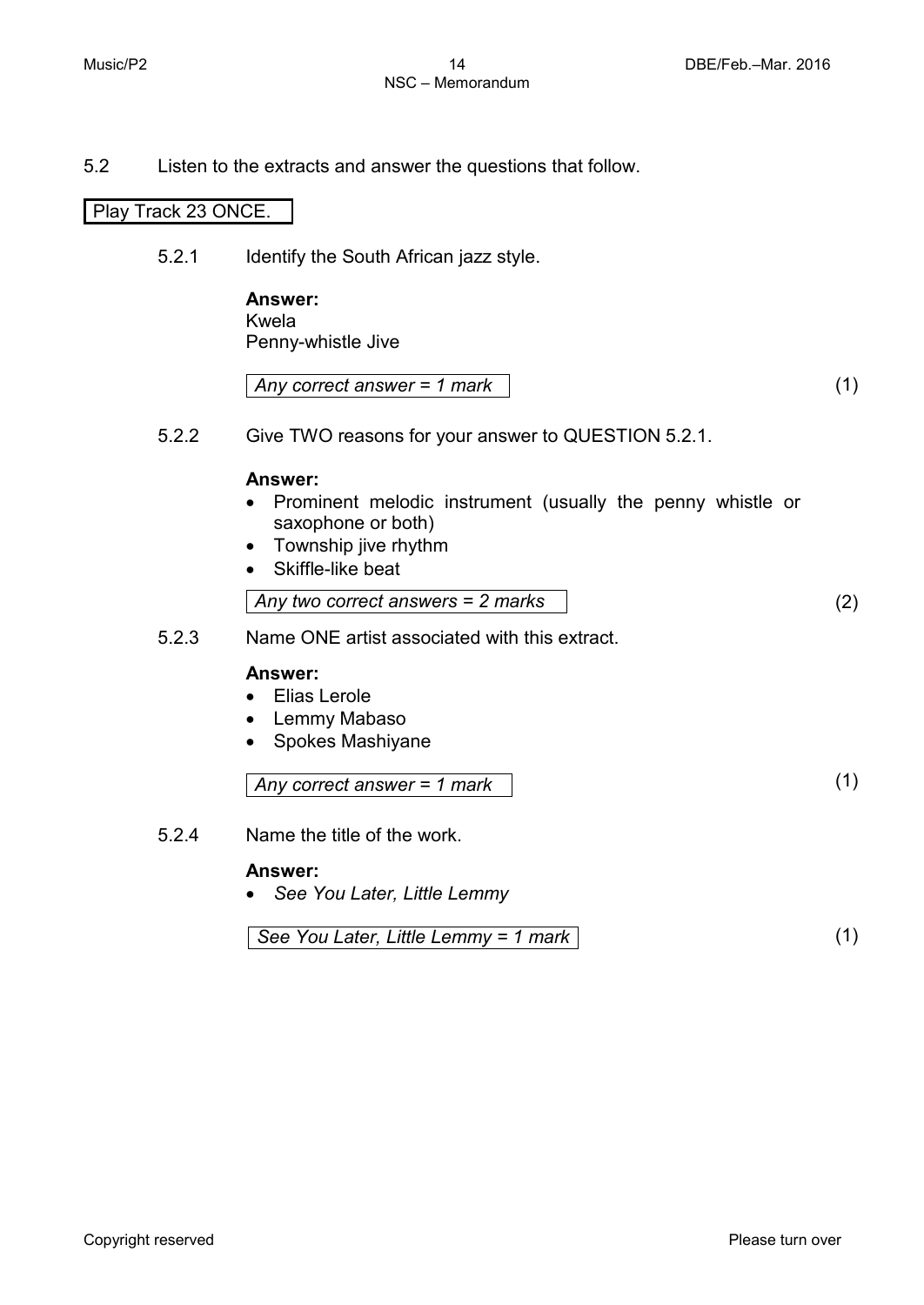5.3 Listen to the extracts and answer the questions that follow.

Play Track 24 ONCE.

5.3.1 Identify the South African jazz style.

#### **Answer:**

- Mbaqanga
- Afro-soul

*Any ONE correct answer = 1 mark*

5.3.2 Give TWO reasons for your answer to QUESTION 5.3.1.

#### **Answer:**

- Continuous repetition of music material above a rhythmic ostinato
- A mix of Western instrumentation and South African vocal style
- Cyclic chord structure similar to marabi
- Instrumental approach (bass and keyboards) particular to Mbaqanga
- Call and response

Any TWO correct answers = 
$$
2 \text{ marks}
$$
 (2)

5.3.3 Name the female vocalist associated with this extract.

#### **Answer:**

• Miriam Makeba

$$
Any ONE correct answer = 1 mark
$$
 (1)

Play Track 25 ONCE.

5.3.4 Describe how the call-and-response technique is used in this extract.

#### **Answer:**

The lead singer initiates the vocal material (call) and the backing vocalists respond with new vocal material

$$
Any ONE correct answer = 1 mark
$$
\n
$$
(1)
$$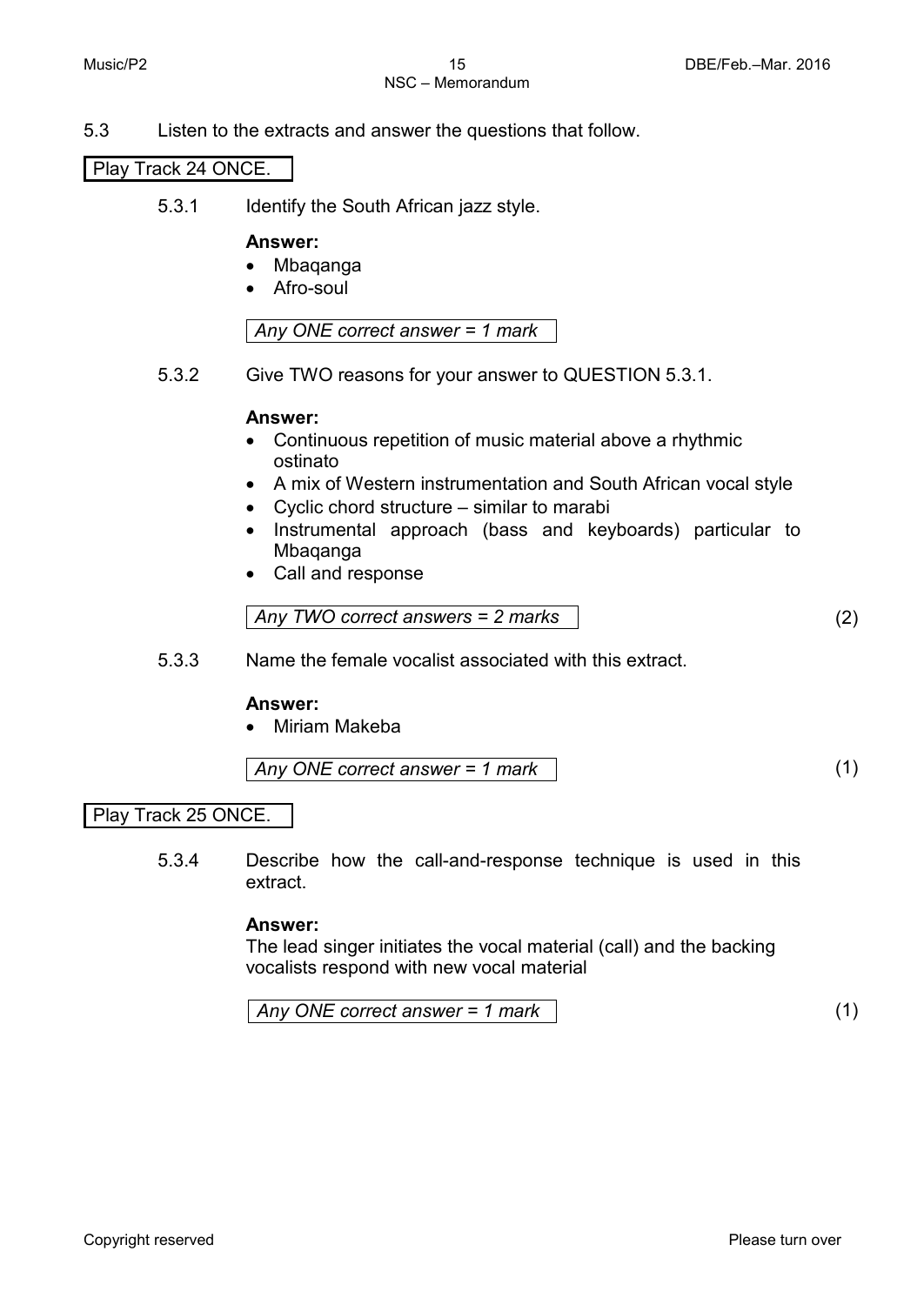# Play Track 26 ONCE.

5.3.5 With which of the following items do you associate this extract? Make a cross (X) in the appropriate block.

|  |  | Electric organ | Polvphonic |  |
|--|--|----------------|------------|--|
|--|--|----------------|------------|--|

**Answer:** Riff

*Riff = 1 mark* (1)

**(16 ÷ 2) [8]**

**OR**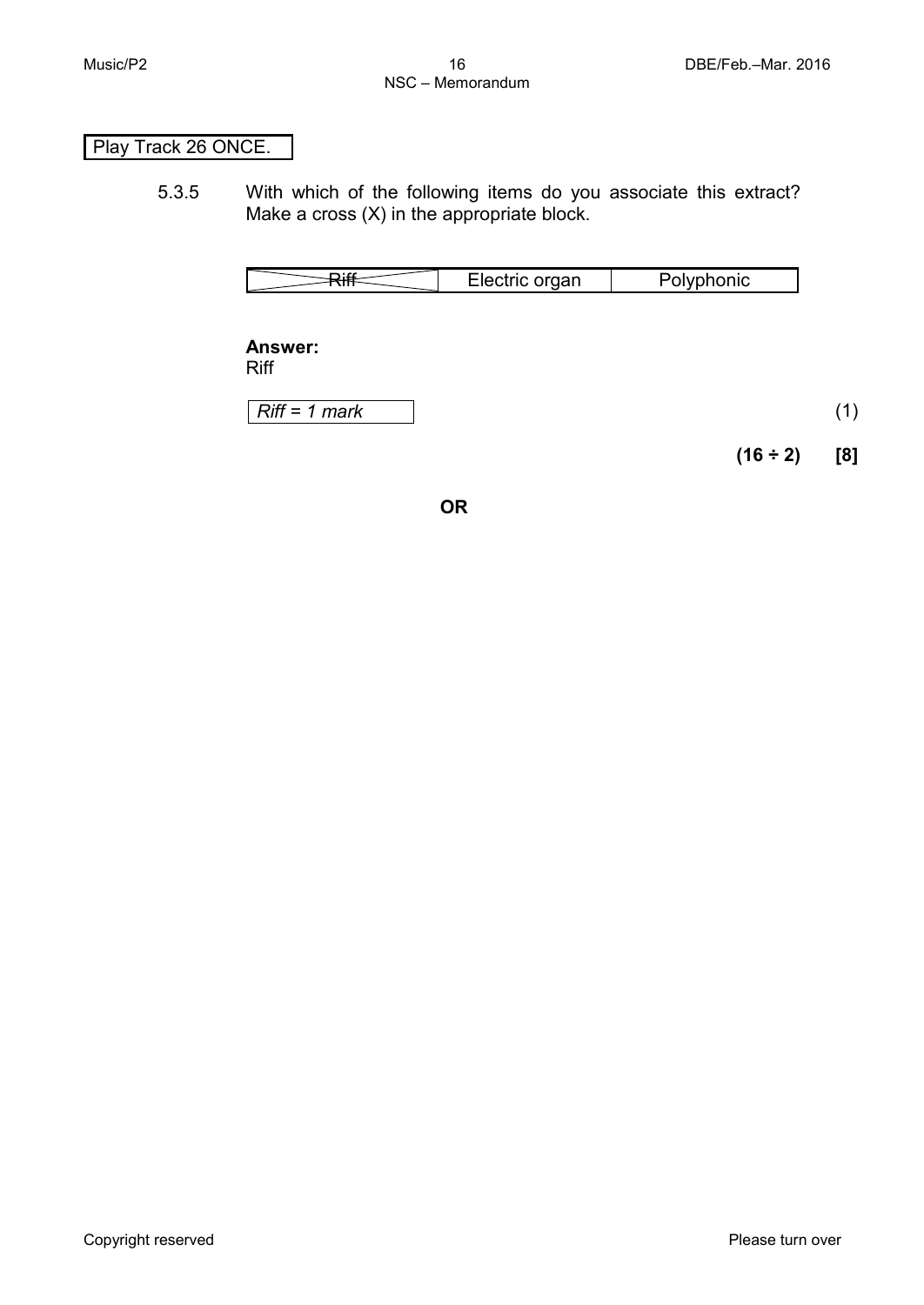#### **QUESTION 6: IAM**

6.1 Listen to the extracts and answer the questions that follow.

# Play Track 27 ONCE.

6.1.1 Identify the South African style. Make a cross (X) in the appropriate block.

| <u>ividi dul</u><br>'va |
|-------------------------|
|-------------------------|

**Answer**:

Mbaqanga

*Mbaqanga = 1 mark* (1)

6.1.2 Give TWO reasons for your answer to QUESTION 6.1.1.

#### **Answer:**

- The continuous repetition of musical material over an ostinato rhythm
- Use of repetitive guitar melodic riffs
- Interweaving of the 2 guitar lines

*Any two correct answers = 2 marks* (2)

#### Play Track 28 ONCE.

6.1.3 Name the artist/group with whom you associate this song.

#### **Answer:**

Mahotella Queens or any female Mbaqanga group

*Any female Mbaqanga group = 1 mark* (1)

6.2 Listen to the extracts and answer the questions that follow.

#### Play Track 29 ONCE.

6.2.1 With which type of song do you associate the extract? Make a cross (X) in the appropriate block.

|  | Wedding song | Funeral song | Struggle song | War song |
|--|--------------|--------------|---------------|----------|
|--|--------------|--------------|---------------|----------|

#### **Answer:**

Struggle song

*Struggle song = 1 mark* (1)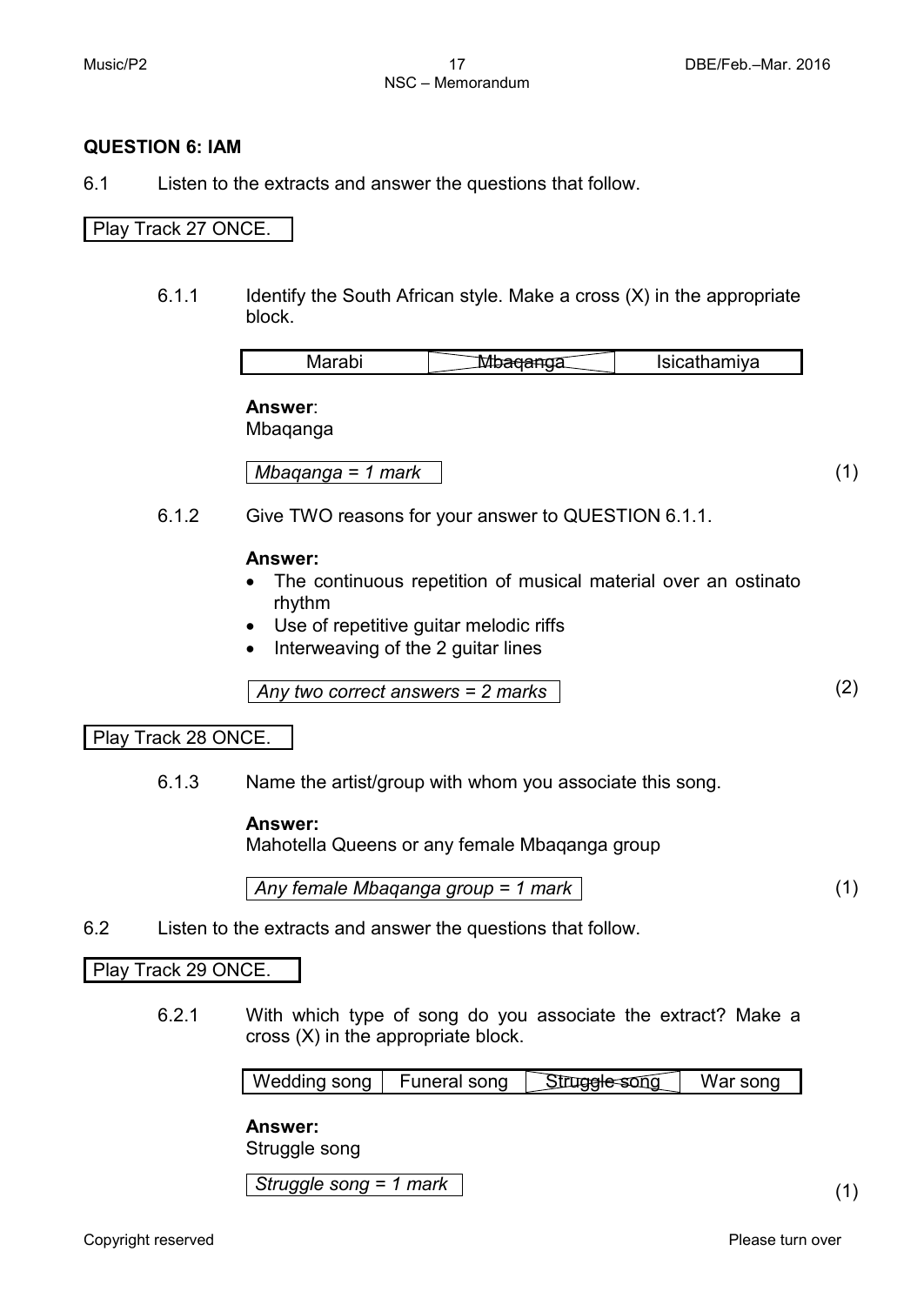# Play Track 30 ONCE.

6.2.2 With which type of song do you associate the extract? Make a cross (X) in the appropriate block. (1)

|  | Celebration song | Initiation song | Work song |
|--|------------------|-----------------|-----------|
|--|------------------|-----------------|-----------|

#### **Answer:**

Lullaby

*Lullaby = 1 mark*

# Play Tracks 31 and 32 TWICE in succession.

6.2.3 Listen to the TWO tracks which will be played TWICE in succession.

Complete the table below. Identify the voice type, compositional technique and percussion instrument used in each track.

#### **Answer:**

|                                 | Track 31                                                                | Track 32                                                                 |
|---------------------------------|-------------------------------------------------------------------------|--------------------------------------------------------------------------|
| Voice type                      | <b>SAT</b><br>$\bullet$<br>Solo<br>and<br>group<br>$\bullet$<br>singing | Male voices<br>$\bullet$<br>Solo<br>and<br>group<br>$\bullet$<br>singing |
| Compositional<br>technique      | Call and response<br>$\bullet$<br>Repetition                            | Call and response<br>Repetition                                          |
| <b>Percussion</b><br>instrument | Drums<br>$\bullet$<br><b>Shakers</b><br>٠<br>Crepitation                | Various drums<br>Body percussion<br>(hand clapping)                      |

*ONE answer per block - 6÷2=3* (3)

6.3 Listen to the following extract and answer the questions.

Play Track 33 ONCE.

6.3.1 Identify the chordophone that you hear in the introduction of this extract.

**Answer**:

- Lesiba
- Ugwala
- Makwindi

*Any ONE correct answer = 1 mark*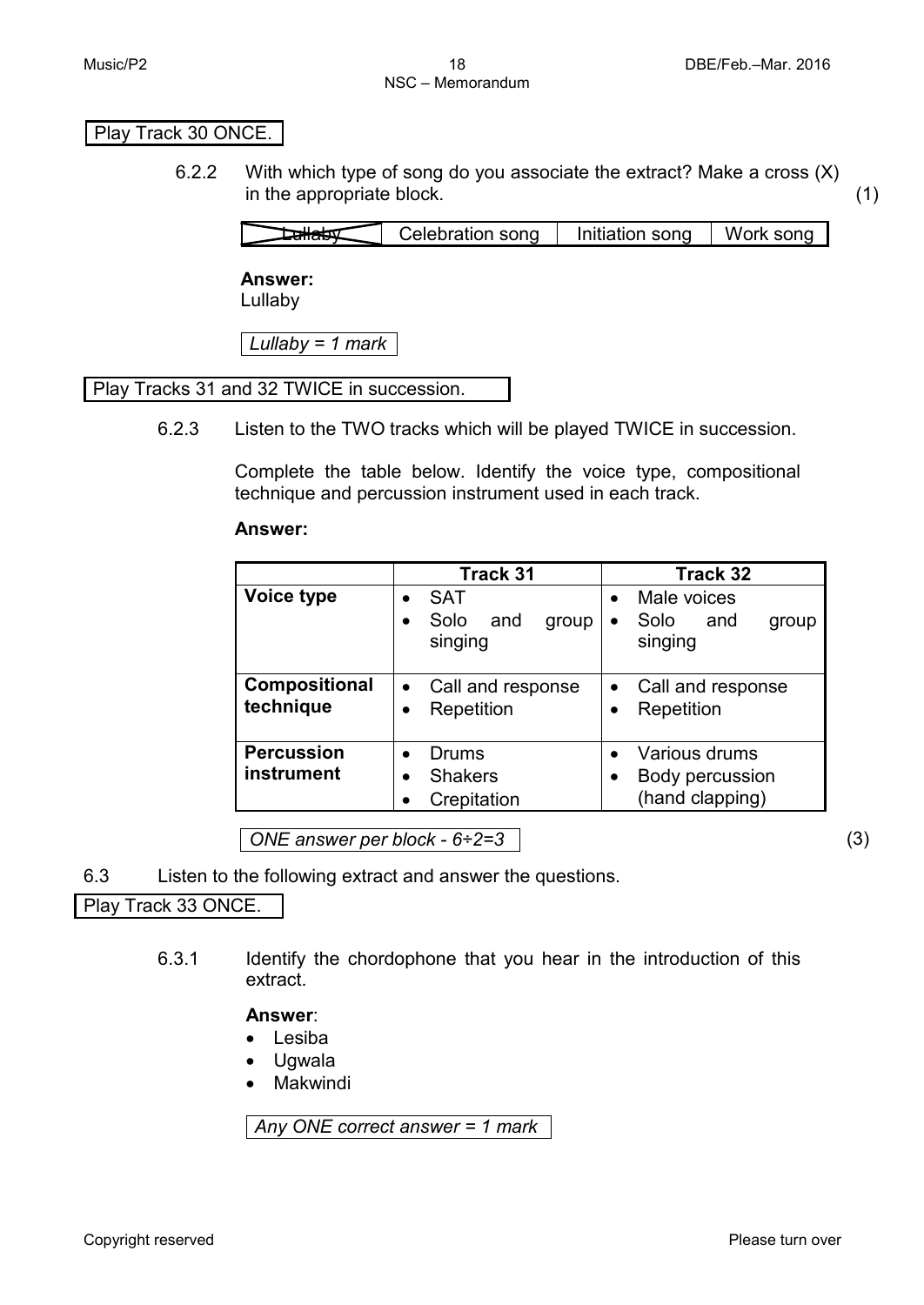6.3.2 Name the voice type of the solo singer who introduces the melody.

**Answer:**

Tenor

*Tenor = 1 mark* (1)

6.3.3 Identify the vocal compositional technique used in this extract. Make a cross (X) in the appropriate block.

| an <del>d Respo</del> nse | 'Jlulation | <u>ੇ</u> ∽∘oitation | <i>I</i> mitation |
|---------------------------|------------|---------------------|-------------------|

#### **Answer:**

Call and Response

*Call and Response = 1 mark* (1)

6.4 Listen to the following extracts and answer the question.

Play Track 34 and Track 35 TWICE in succession.

Identify TWO instruments in each of the extracts.

#### **Answer:**

|                    | Track 34               | Track 35                 |
|--------------------|------------------------|--------------------------|
| <b>Instruments</b> | Guitar (plucked sound) | Horns/Lenaka             |
|                    | Concertina             | Electric guitars         |
|                    | <b>Drumkit</b>         | <b>Shakers</b>           |
|                    | Bass guitar            | <b>Traditional drums</b> |
|                    | Male voice             |                          |

*Instruments: 2x2 = 4 marks* (4)

(16 ÷ 2) **[8]**

**TOTAL SECTION B: 12**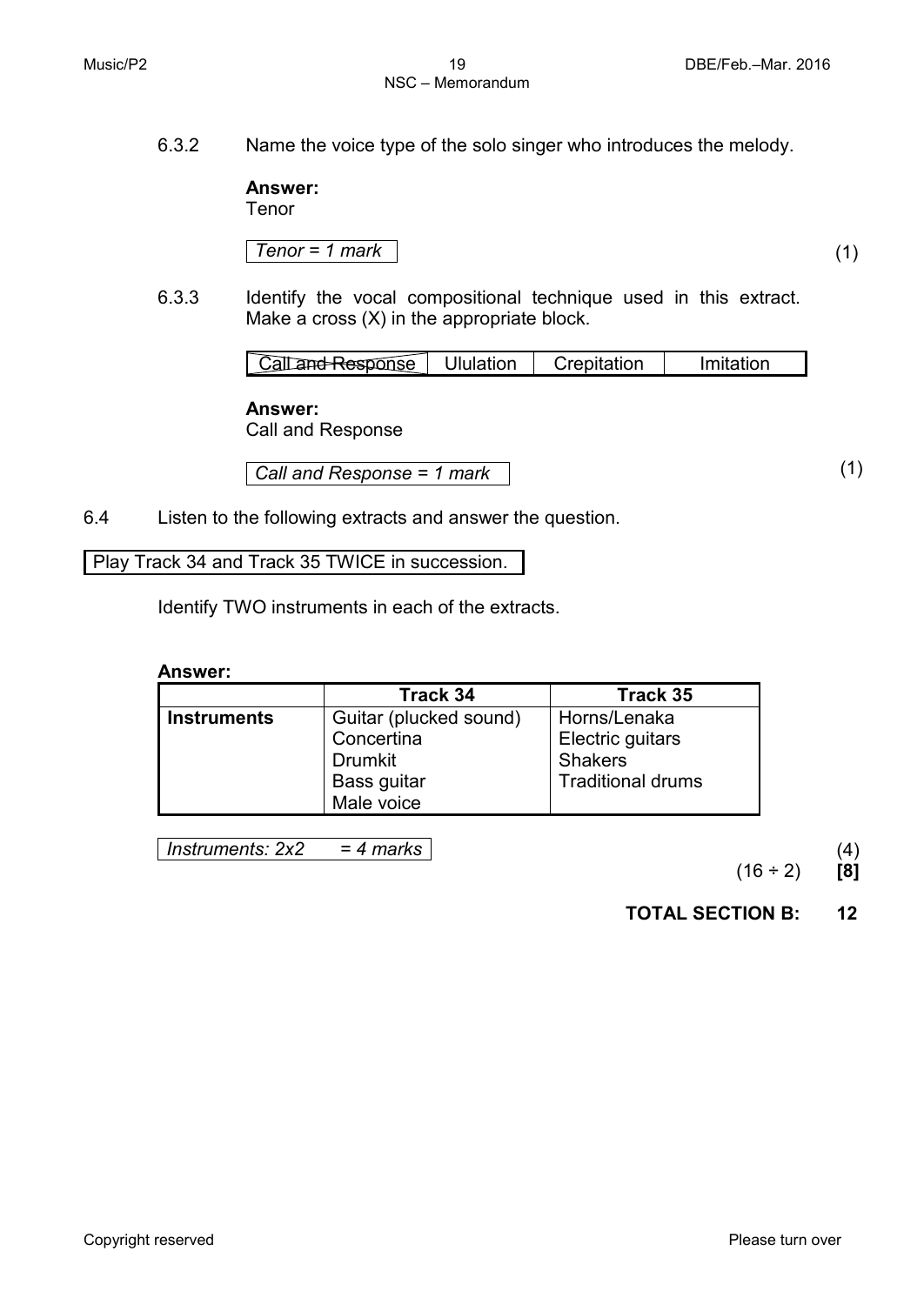# **SECTION C: FORM**

#### **QUESTION 7**

Read and study the questions for ONE minute.

Play Track 36 ONCE.

Listen to the following piece while you study the score.

#### **Answer:**

# **ROMANCE**









Copyright reserved **Please** turn over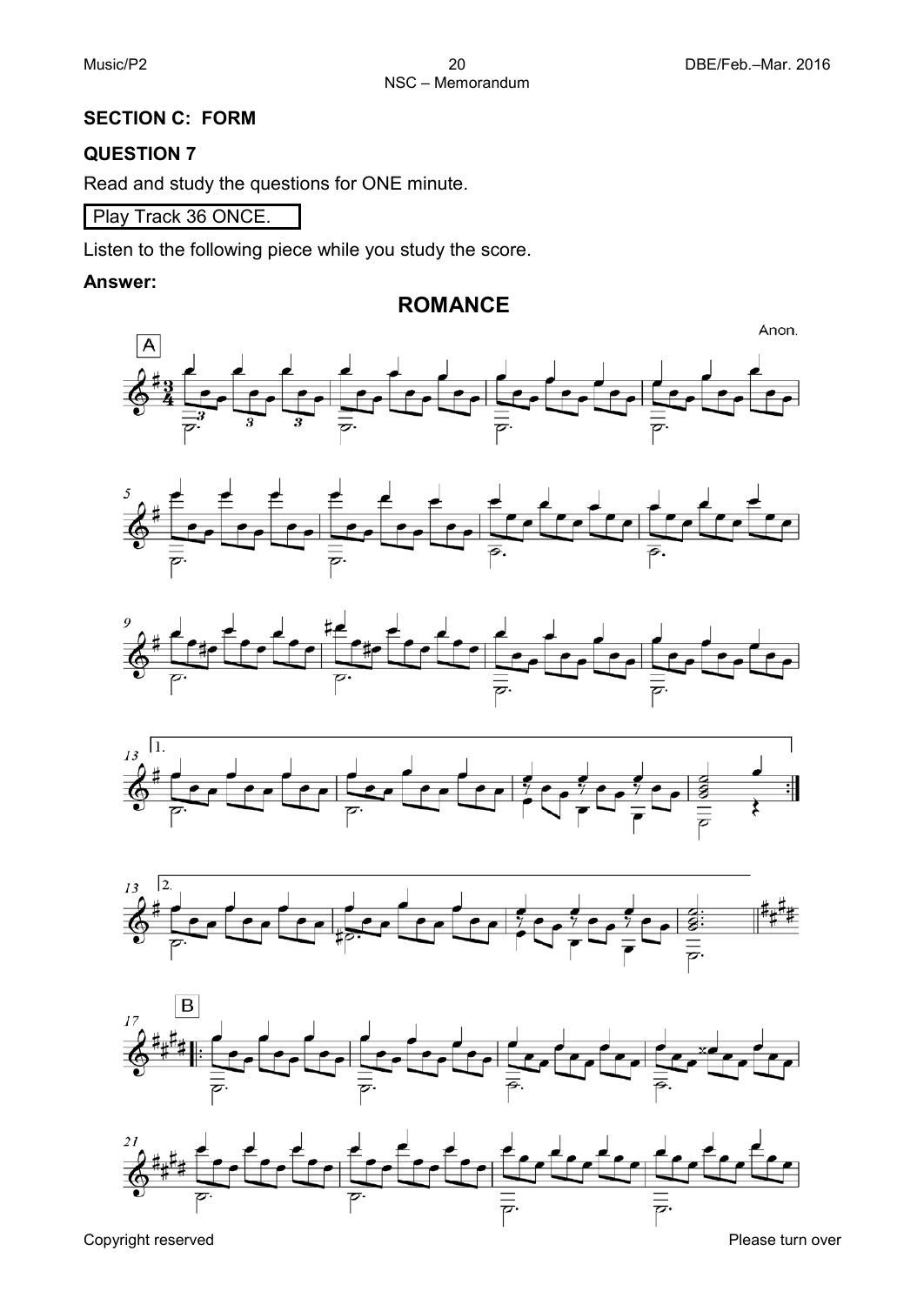











7.1 Name the overall form of this work.

# **Answer:** Ternary form ABA form

*Any ONE correct answer = 1 mark* (1)